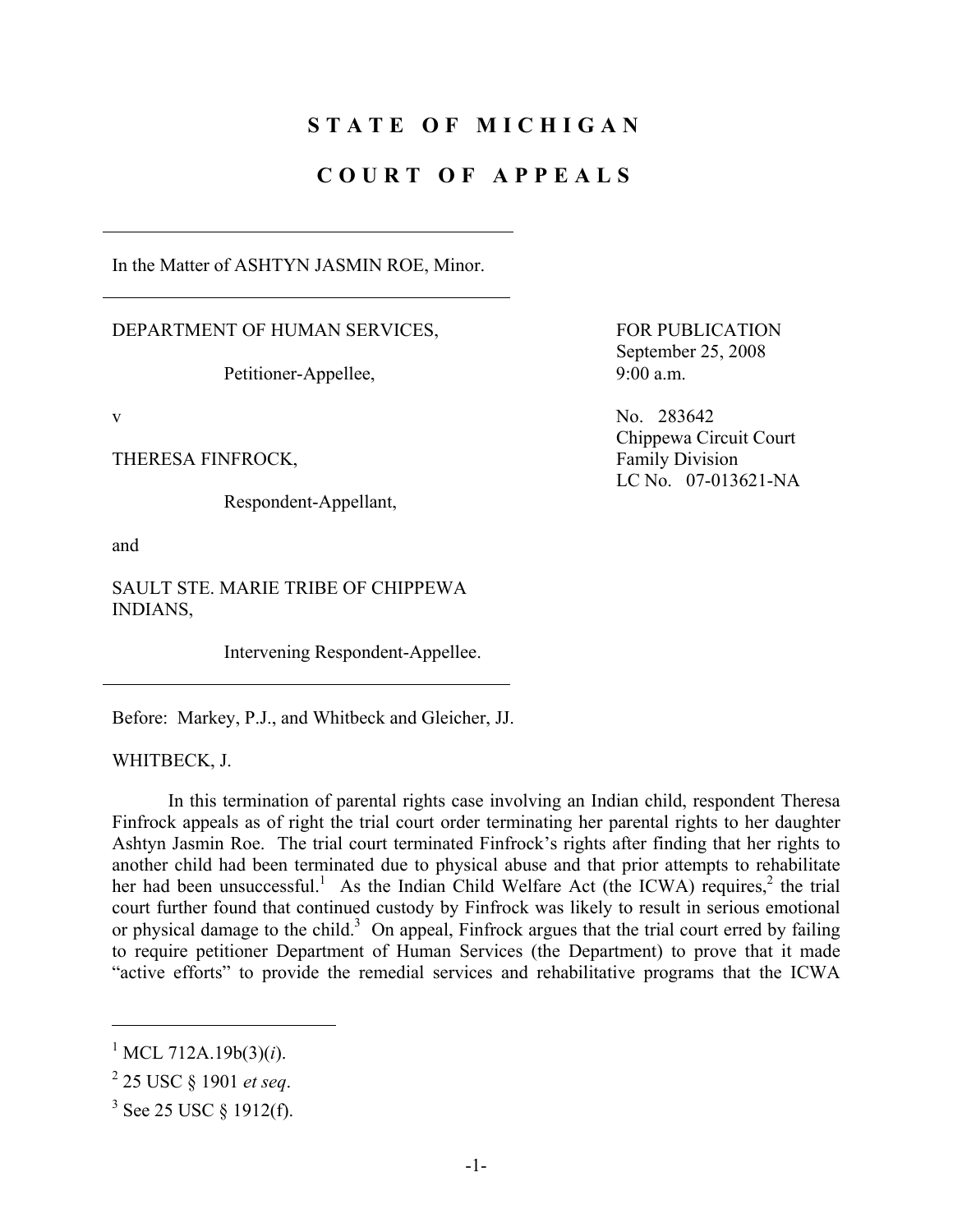required.<sup>4</sup> Finfrock further argues that the trial court clearly erred when it found that Finfrock's continued custody was likely to result in serious emotional or physical damage to the child. We conclude that the ICWA requires the trial court to make findings regarding whether the Department made active efforts to provide remedial services and rehabilitative programs designed to prevent the breakup of the Indian family and regarding whether those efforts proved unsuccessful. Because the trial court did not make these findings, we reverse its order terminating Finfrock's parental rights and remand for further proceedings consistent with this opinion.

### I. Basic Facts And Procedural History

 Ashtyn Roe was born to Finfrock and Samuel Roe in October 2007. Ashtyn Roe was Finfrock's third child. Finfrock's first child, Daniel Finfrock, was born in April 1997. Finfrock's second child, Aliyah Bertrand, was born in August 2000.

 Daniel Finfrock had several developmental handicaps and required considerable care. In January 2005, he died from intracranial trauma. Finfrock and her then boyfriend, Steven Perrault, were Daniel Finfrock's only caregivers on the day that he sustained his injuries. Daniel Finfrock's death was later ruled a homicide.

 After Daniel Finfrock's death, the Department sought the termination of Finfrock's parental rights to Aliyah Bertrand. And in July 2005, a tribal court terminated Finfrock's rights to Aliyah Bertrand after Finfrock failed to comply with her service plan.

 Shortly after Ashtyn Roe's birth, the Department petitioned to terminate Finfrock's parental rights to this child. In the petition, the Department alleged that Daniel Finfrock died from intracranial trauma that was later ruled a homicide. It further alleged that Finfrock and Perrault told tribal police and the FBI that they were the only caretakers for Daniel Finfrock on the day he was injured. The petition noted that the criminal investigation into Daniel Finfrock's death remained unresolved. The petition also alleged that Finfrock's parental rights to Aliyah Bertrand had been terminated in July 2005 and that Finfrock had failed to comply with the service plan put in place for her at that time. Finally, the petition alleged that Samuel Roe was convicted of attempted fourth-degree criminal sexual conduct with a 14 year old in 1996 and that he and Finfrock still resided together. Based on these allegations, the Department asked the trial court to terminate Finfrock's parental rights to Ashtyn Roe under MCL 712A.19b(3)(*i*). At a December 2007 hearing, Finfrock admitted these allegations and agreed to the trial court's jurisdiction.

 The trial court held a termination trial in January 2008. At the trial, Robyn Hill, who was the foster care worker assigned to Finfrock's case in 2005, testified that the tribal court had terminated Finfrock's parental rights to her older daughter, Aliyah Bertrand. Hill also testified about her work with Finfrock. Hill noted that Finfrock had a history of choosing relationships with men that had a history of domestic violence. Hill expressed concern about Finfrock's new relationship with a man who had a criminal sexual conduct conviction.

<u>.</u>

 $4$  See 25 USC § 1912(d).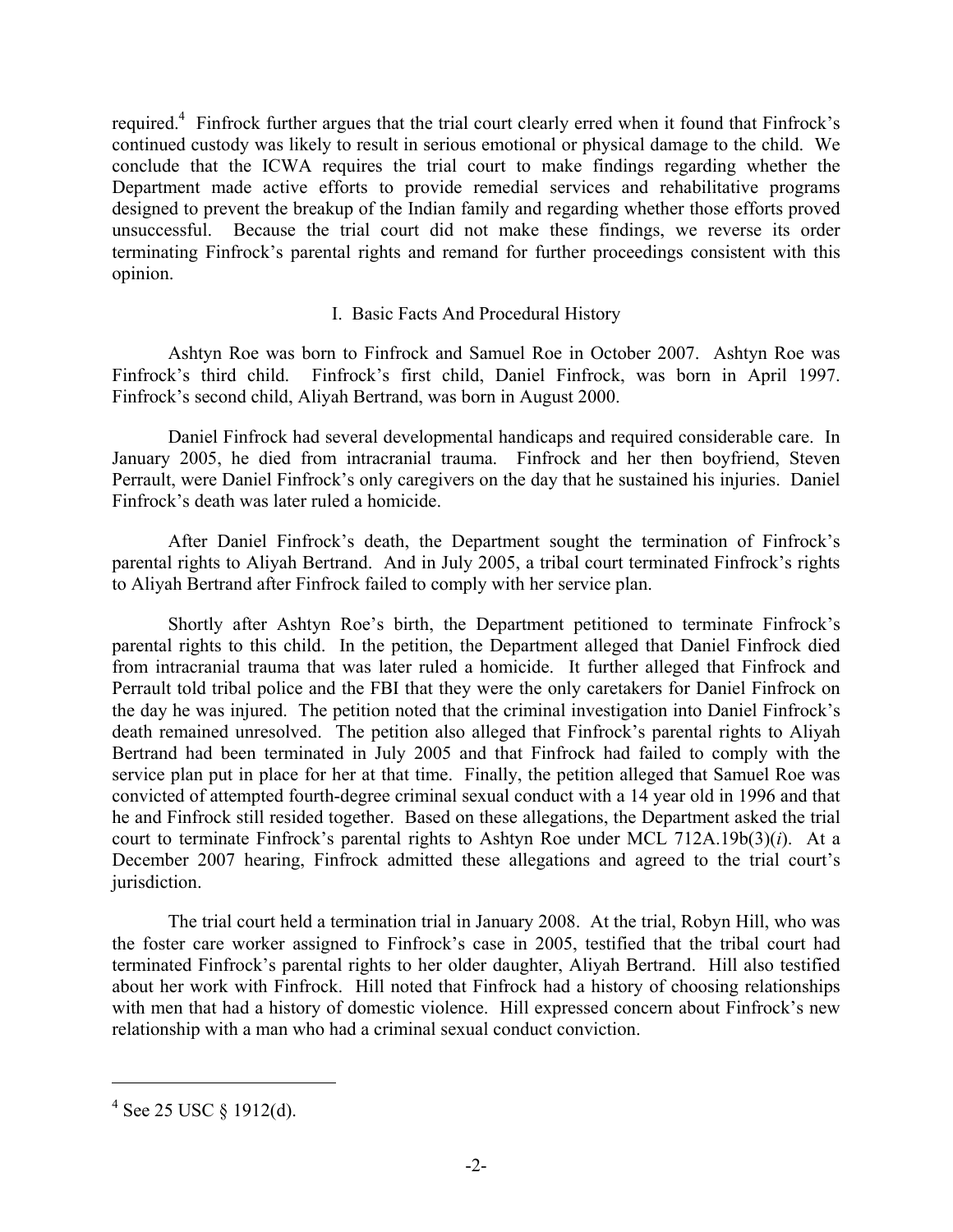David Babcock testified that he was a protective services worker for the Department. He stated that he was concerned about Finfrock's new relationship and by her recent conviction for furnishing alcohol to a minor. Babcock indicated that Daniel Finfrock's death was a serious concern because Finfrock may have had a direct role in his death or, at the very least, contributed to it through her relationship with a man that she knew was abusive. Babcock opined that Finfrock's newest relationship was another poor choice and reflected a continued pattern of behavior that placed her children at risk. Babcock testified that Finfrock minimized the risks posed by her relationships. Babcock also expressed concern that, although she was able to reiterate the things that were taught to her in her parenting and substance abuse classes, Finfrock did not seem to be able to incorporate those concepts into her day-to-day living.

 Lori Tomkinson, the foster worker assigned to this case, testified that Finfrock stated that she did not really know why her parental rights to her older daughter were terminated, but later admitted that she did not comply with the plan's requirement that she leave Perrault. Tomkinson stated that Finfrock also admitted that she left her handicapped son with a man who was abusive towards her.

 Martha Snyder testified as an expert on Indian Child Law. She stated that Finfrock's conduct was definitely not within the parental norms of the tribal community. She testified that Finfrock appeared to put her own needs first and that she doubted that Finfrock could ever place her children's needs ahead of her own. Snyder opined that, if returned to her mother, Ashtyn Roe would be in danger of serious emotional, physical, and mental harm. She also indicated that she believed that the Department had met the reasonable requirements to keep the family intact, given Finfrock's knowledge of or involvement in Daniel Finfrock's death.

 In addition to this testimony, there was testimony that established that Finfrock had obtained some mental health services and had successfully participated in a drug court program. Indeed, Finfrock's therapist testified that Finfrock had been discharged from therapy and that she had begun to realize that she did not need another person to make her whole. Further, Finfrock's mother testified that Finfrock had changed her lifestyle and that she was not making the same choices that she used to make. She also stated that she knew Samuel Roe and that he did not exhibit the controlling and violent behavior that Perrault did. Finally, Finfrock herself testified about the changes she had made for herself. Finfrock stated that she had worked on the issues that had plagued her in the past and that she would now live her life in a good way.

 In February 2008, the trial court issued its opinion from the bench. The trial court found that the statutory provisions of MCL 712A.19b(3)(*i*) had been proved beyond a reasonable doubt, stating, "There had been a case service plan. There had been a death of one child, neglect of the other, and efforts to rehabilitate the [mother] were unsuccessful, resulting in termination ... so that part of the statute has been complied with beyond a reasonable doubt." The trial court then turned to the ICWA's requirements. After summarizing the record evidence, the trial court concluded that "the evidence establishes beyond a reasonable doubt . . . that the custody of this child by the respondent mother is likely to result in serious emotional or physical damage to the child." For this reason, the trial court terminated Finfrock's parental rights to Ashtyn Roe. Finfrock now appeals as of right.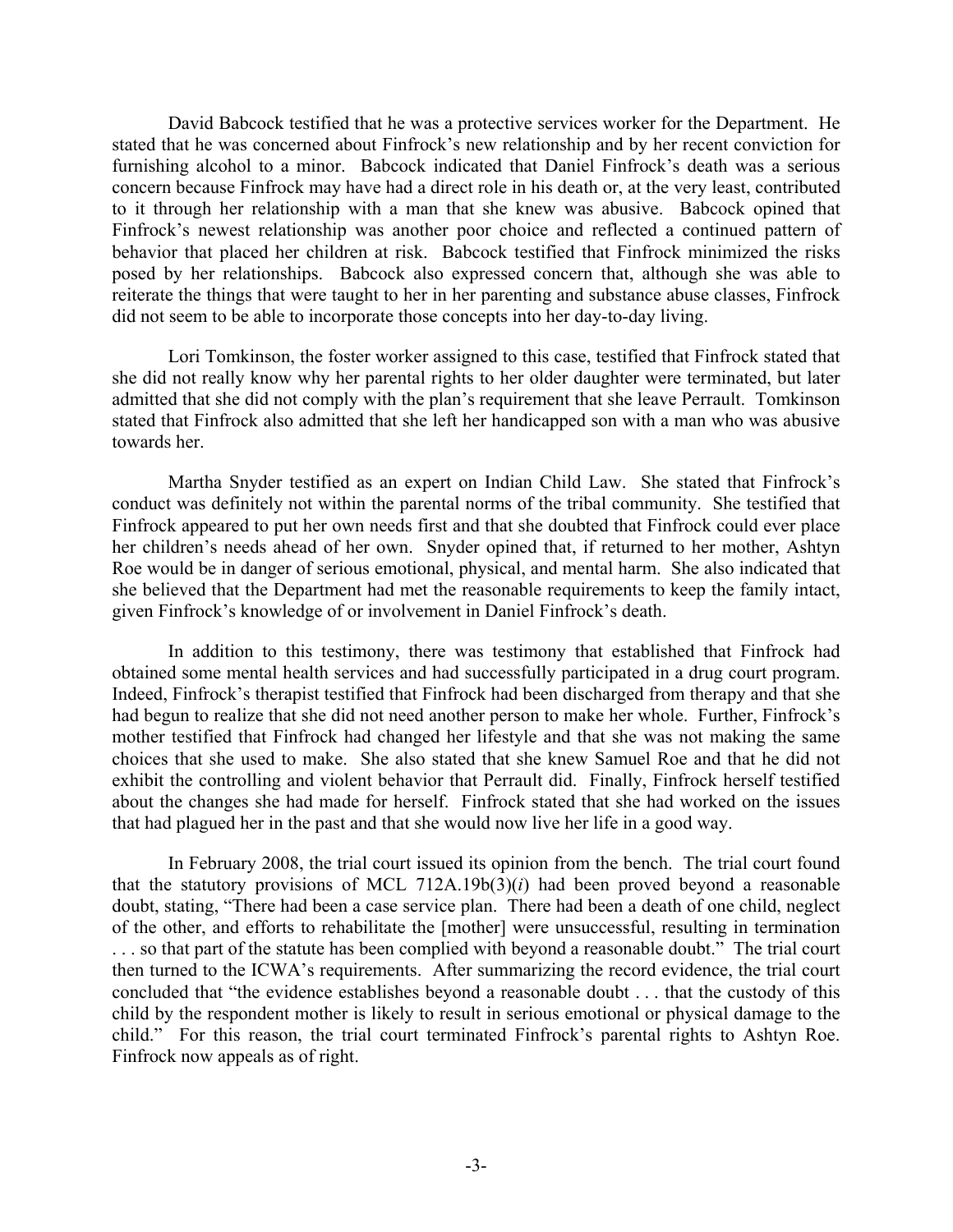#### II. The ICWA

#### A. Standard Of Review

 Finfrock argues that the trial court erred when it terminated her parental rights to Ashtyn Roe without requiring the Department to prove beyond a reasonable doubt that it made active efforts to provide remedial services and rehabilitative programs designed to prevent the breakup of her Indian family and that these efforts proved unsuccessful.<sup>5</sup> More specifically, Finfrock alleges three specific errors in this regard. First, she contends that the trial court failed to make specific findings regarding whether active efforts were made and had proven unsuccessful before it proceeded with the termination. Second, she argues that the efforts the Department provided as part of a prior termination case will not satisfy the requirements of § 1912(d) of the ICWA. Rather, she argues, the Department must provide new efforts for each case, which the Department did not do in this case. Third, she argues that the evidence the Department presented at trial was insufficient to prove beyond a reasonable doubt that the efforts the Department actually provided were unsuccessful. Each of these errors, Finfrock contends, warrants reversal of the trial court's decision to terminate her parental rights.

This Court reviews for clear error a trial court's decision terminating parental rights.<sup>6</sup> "A circuit court's decision to terminate parental rights is clearly erroneous if, although there is evidence to support it, the reviewing court on the entire evidence is left with the definite and firm conviction that a mistake has been made."<sup>7</sup> However, this Court reviews de novo questions of law, such as the proper interpretation of the ICWA. $8$ 

### B. The ICWA Requirements

 Congress enacted the ICWA in response to evidence of abusive child welfare practices in the states that resulted in the separation of large numbers of Indian children from their families and tribes.<sup>9</sup> The ICWA does not entirely displace application of state child custody laws to proceedings involving Indian children. But it does impose certain mandatory procedural and substantive safeguards.<sup>10</sup> Thus, although due process normally only requires that a state prove a ground for termination by clear and convincing evidence,<sup> $11$ </sup> under the ICWA, "[n]o termination of parental rights may be ordered . . . in the absence of a determination, supported by evidence beyond a reasonable doubt . . . that the continued custody of the child by the parent or Indian

 $5$  See 25 USC § 1912(d).

<sup>6</sup> MCR 3.977(J); *In re Trejo Minors*, 462 Mich 341, 356-357; 612 NW2d 407 (2000).

<sup>7</sup> *In re JK*, 468 Mich 202, 209-210; 661 NW2d 216 (2003).

<sup>8</sup> *In re Fried*, 266 Mich App 535, 538; 702 NW2d 192 (2005).

<sup>9</sup> 25 USC § 1901; *Mississippi Band of Choctaw Indians v Holyfield*, 490 US 30, 32; 109 S Ct 1597; 104 L Ed 2d 29 (1989).

<sup>10</sup> *Mississippi Band of Choctaw Indians*, *supra* at 36; *In re Elliott*, 218 Mich App 196, 201; 554 NW2d 32 (1996).

<sup>11</sup> *Santosky v Kramer*, 455 US 745, 747-748; 102 S Ct 1388; 71 L Ed 2d 599 (1982).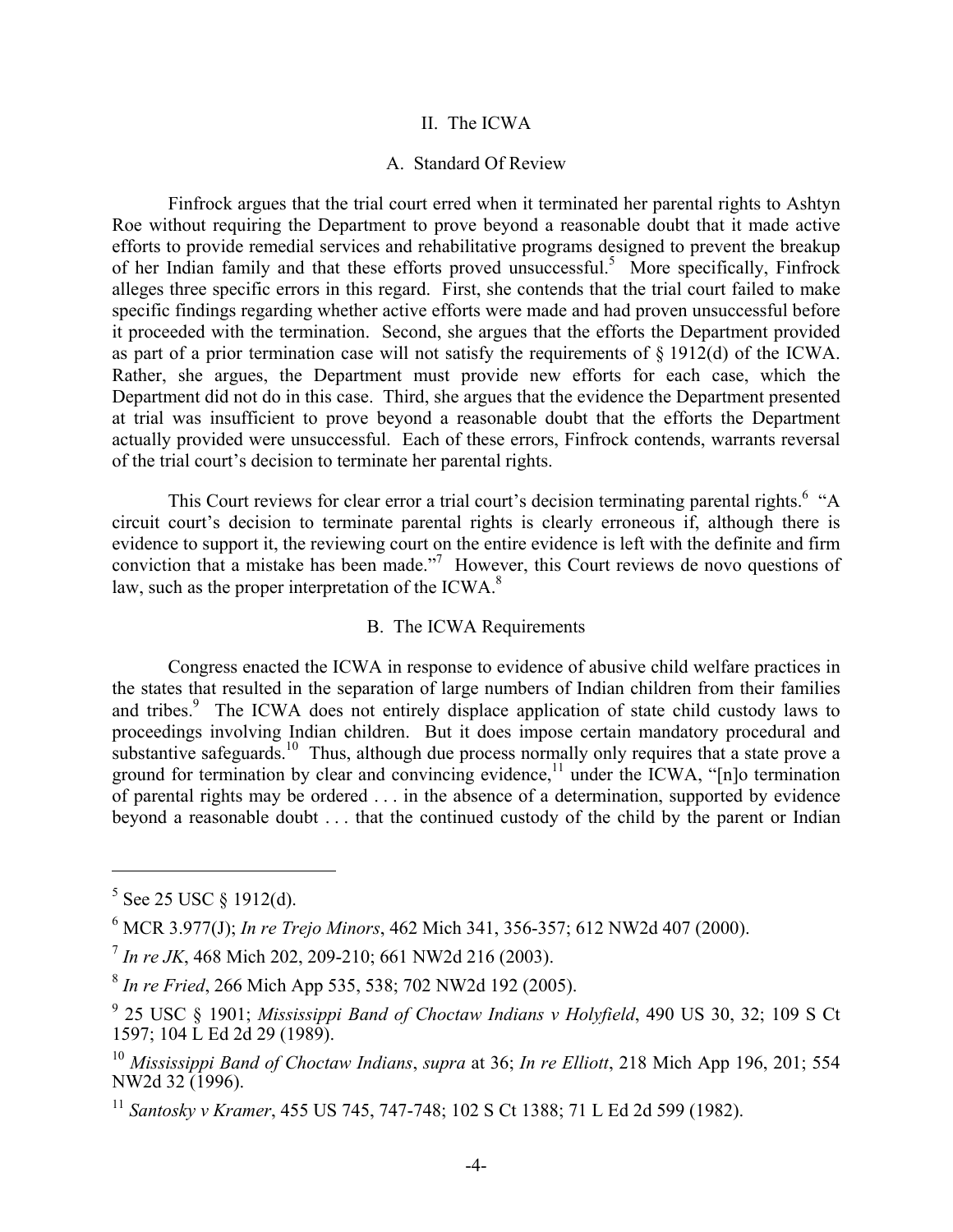custodian is likely to result in serious emotional or physical damage to the child."12 Additionally, under the ICWA:

Any party seeking to effect a foster care placement of, or termination of parental rights to, an Indian child under State law shall satisfy the court that *active efforts* have been made to provide remedial services and rehabilitative programs designed to prevent the breakup of the Indian family and that these efforts have proved unsuccessful. $^{[13]}$ 

 It is undisputed that the provisions of the ICWA apply to this case involving an Indian parent and her child. $^{14}$ 

# C. The Trial Court's Factual Findings On Active Efforts

 As stated, under the plain language of § 1912(d) of the ICWA, the Department had the burden of proving that "active efforts have been made" to prevent the breakup of Finfrock's family and "that these efforts have proved unsuccessful." Further, because the Department must "satisfy" the trial court that the active efforts were made and were unsuccessful in order "to effect" the termination, the trial court had to find specifically that the Department had made active efforts and that these efforts were unsuccessful before it could proceed with the termination of Finfrock's parental rights.<sup>15</sup>

 Contrary to the contentions of the Department, the child's guardian ad litem, and the Sault Ste. Marie Tribe of Chippewa Indians (the Tribe), the trial court did not make the findings required under § 1912(d) of the ICWA. The Department and the Tribe correctly note that the trial court mentioned that there "had been a case service plan" and that "efforts to rehabilitate the [mother] were unsuccessful." But the trial court did not make these statements as part of findings concerning the requirements of  $\S$  1912(d) of the ICWA. Rather, the trial court made these remarks in the context of its finding that the Department had proved the statutory grounds for termination under MCL 712A.19b(3)( $i$ ). Indeed, there is nothing in the trial court's opinion that even suggests that it was aware that it had to make findings under § 1912(d) of the ICWA. Manifestly, therefore, the trial court failed to make the requisite findings under § 1912(d) of the ICWA.

 $12$  25 USC § 1912(f).

<sup>13 25</sup> USC § 1912(d) (emphasis added).

<sup>&</sup>lt;sup>14</sup> See 25 USC § 1903.

<sup>&</sup>lt;sup>15</sup> *In re SD*, 236 Mich App 240, 244-245; 599 NW2d 772 (1999) (noting that active efforts are normally required before termination of parental rights, but concluding that § 1912[d] did not apply to the facts of the case because termination would not breakup an Indian family). See also *In re Walter W*, 274 Neb 859, 862-863; 744 NW2d 55 (2008) (noting that, in addition to the state elements required to terminate parental rights, the ICWA imposes two additional elements: the active efforts element and the serious emotional or physical damage element); *In re JS*, 177 P3d 590, 591 (Okla App, 2008) (noting that the active efforts requirement is a predicate finding that the trial court must make before a termination case may proceed).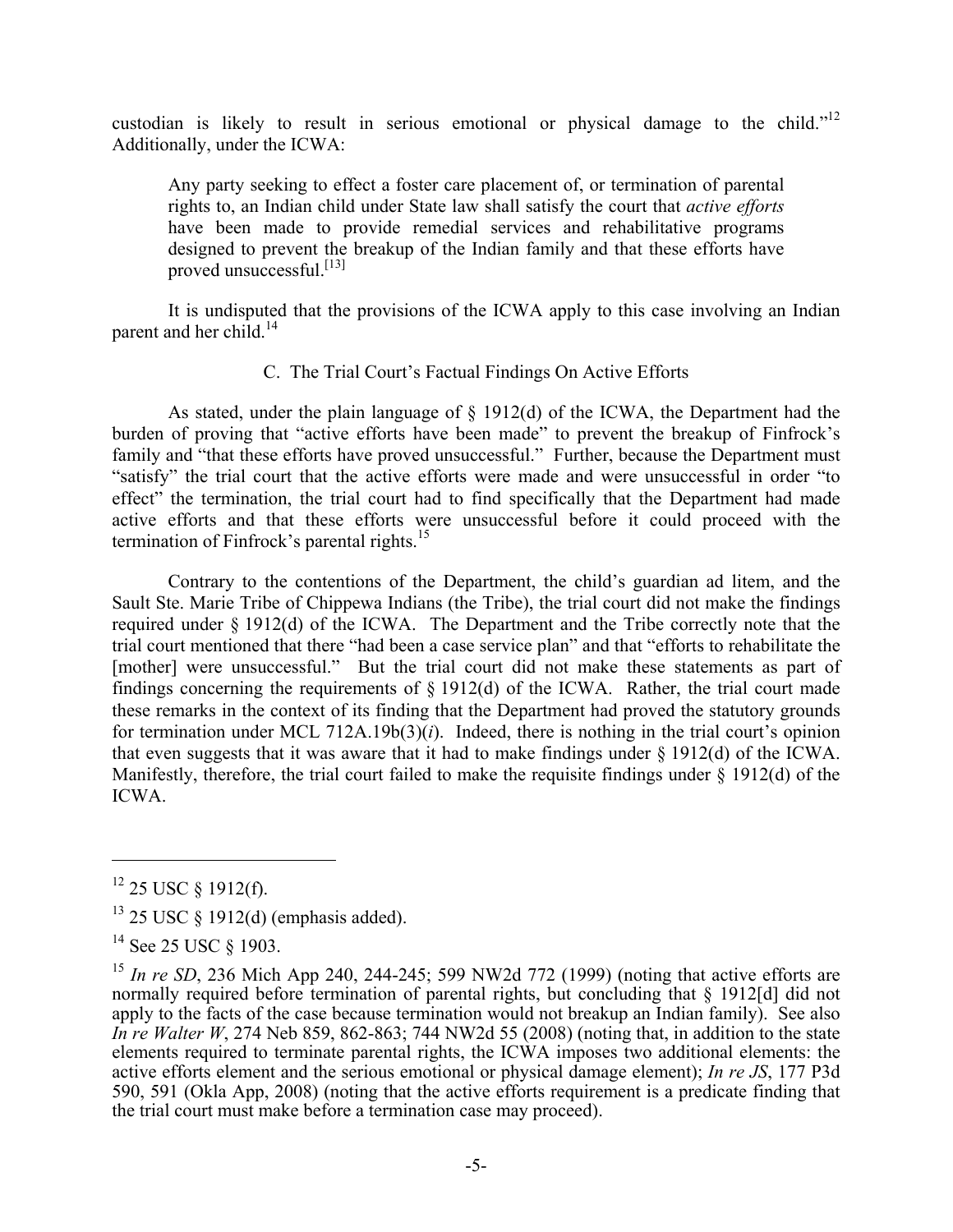Because the trial court did not make the requisite findings under § 1912(d) of the ICWA, it lacked the authority to proceed with the termination of Finfrock's parental rights.<sup>16</sup> Therefore, we reverse the trial court's decision to terminate Finfrock's parental rights to Ashtyn Roe and remand this case to the trial court for the necessary factual findings under  $\S$  1912(d) of the ICWA.

 Given our resolution of this issue, we decline to address Finfrock's contention that the trial court clearly erred when it found that her continued custody of Ashtyn Roe would likely result in serious emotional or physical damage. On remand, the trial court will again have the opportunity to consider the facts and make a finding concerning the likelihood of serious emotional or physical damage.<sup>17</sup> However, because the parties disagree about the nature of the findings required by § 1912(d) of the ICWA and the proper burden of proof, and because those disagreements are likely to reoccur on remand, we address the parties' remaining arguments on the proper application of  $\S$  1912(d) of the ICWA.

# D. The Applicable Standard Of Proof

 The parties disagree about the standard of proof applicable to the trial court's findings under  $\S$  1912(d) of the ICWA. Finfrock contends that the requirements of  $\S$  1912(d) must be proven beyond a reasonable doubt. In contrast, the Tribe and the child's guardian ad litem contend that the Department's burden under § 1912(d) need only be proven by clear and convincing evidence and that this Court's previous applications of a beyond a reasonable doubt standard were incorrect.<sup>18</sup>

 We note that this Court, in *In re Morgan*, simply adopted the beyond a reasonable doubt standard applied by the Supreme Court of South Dakota in *In re SR* without actually analyzing whether that was the proper standard.<sup>19</sup> In that case, the Supreme Court of South Dakota noted that Congress did not specify a standard of proof for determinations made under § 1912(d) of the ICWA.<sup>20</sup> Nevertheless, without engaging in any analysis, the Court stated that it "assume[d] that the same burden required to prove serious emotional or physical harm under § 1912(f), beyond a reasonable doubt, would also be required to prove active efforts by the party seeking termination."<sup>21</sup> Other states, however, have rejected application of that standard.<sup>22</sup> For example,

1

<sup>16</sup> *In re SD*, *supra* at 244.

 $17$  See 25 USC  $\frac{1912(f)}{f}$ .

<sup>18</sup> See *In re Kreft*, 148 Mich App 682, 693; 384 NW2d 843 (1986); *In re Morgan*, 140 Mich App 594, 604; 364 NW2d 754 (1985).

<sup>19</sup> *In re Morgan*, *supra* at 604, citing *In re SR*, 323 NW2d 885 (SD, 1982).

<sup>20</sup> *In re SR*, *supra* at 887.

 $^{21}$  *Id*.

<sup>22</sup> See *In re Walter W*, *supra* at 864 n 9, 864-865 (listing jurisdictions that have rejected the beyond a reasonable doubt standard for determinations made under § 1912(d) and joining that group). See also *In re Michael G*, 63 Cal App 4th 700, 709-712; 74 Cal Rptr 2d 642 (1998) (rejecting the line of authorities that impose a heightened burden of proof on determinations under  $\S$  1912(d)).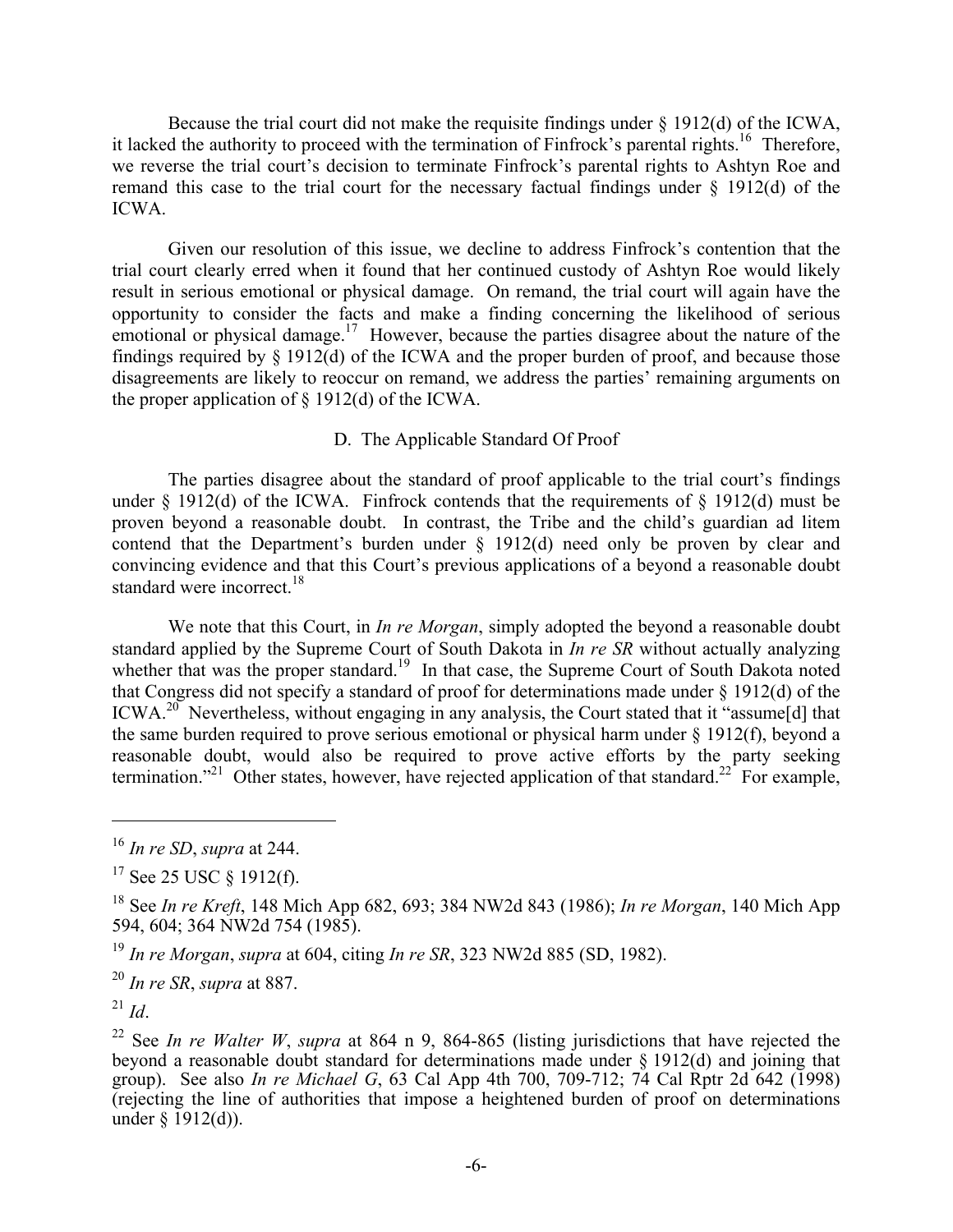in *In re Walter W*, the Supreme Court of Nebraska rejected application of a beyond a reasonable doubt standard to determinations under § 1912(d), explaining:

Congress did not intend in 25 USC § 1912 to create a wholesale substitution of state juvenile proceedings for Indian children. Instead, in § 1912, Congress created additional elements that must be satisfied for some actions but did not require a uniform standard of proof for the separate elements. As discussed, Congress imposed a "beyond a reasonable doubt" standard for the "serious emotional [or] physical damage" element in parental rights termination cases under § 1912(f). Congress also imposed a "clear and convincing" standard of proof for the "serious emotional or physical damage" element in foster care placements under  $\S$  1912(e). The specified standards of proof in subsections  $\S$ 1912(e) and (f) illustrate that if Congress had intended to impose a heightened standard of proof for the active efforts element in  $\S$  1912(d), it would have done  $\mathrm{SO}^{[23]}$ 

 Because Congress did not provide a heightened standard of proof for § 1912(d) of the ICWA, the Supreme Court of Nebraska declined to read the beyond a reasonable doubt standard into the statute.<sup>24</sup> Instead, the court determined that the default standard of proof for all termination of parental rights cases applied. $25$ 

 We agree with the Nebraska Supreme Court's analysis: Congress clearly demonstrated its ability to impose a particular standard of proof for the elements required under ICWA. But Congress chose *not* to do so for the § 1912(d) "active efforts" determinations. Therefore, we conclude that this Court in *In re Morgan* and in *In re Kreft* incorrectly adopted a beyond a reasonable doubt standard of proof for these determinations. This Court issued both of these decisions before November 1, 1990, and there are no published decisions after that date applying the beyond a reasonable doubt standard to determinations under § 1912(d) of the ICWA. Therefore, we are not bound by precedent to apply this standard of proof.<sup>26</sup> We hold that the proper standard of proof for determinations under § 1912(d) of the ICWA is the default standard applicable to all Michigan cases involving the termination of parental rights. That standard is proof by clear and convincing evidence.<sup>27</sup>

E. The "Active" Efforts Requirement

 The parties also disagree about whether the active efforts must be part of a service plan offered in connection with *current* proceedings. We conclude that formal or informal services provided *prior* to the current proceeding may meet the "active efforts" requirement of § 1912(d)

<sup>25</sup> *Id*.

1

<sup>26</sup> MCR 7.215(J)(1).

<sup>23</sup> *In re Walter W*, *supra* at 864-865.

 $^{24}$  *Id*. at 865.

<sup>27</sup> See *In re Trejo Minors*, *supra* at 356-357.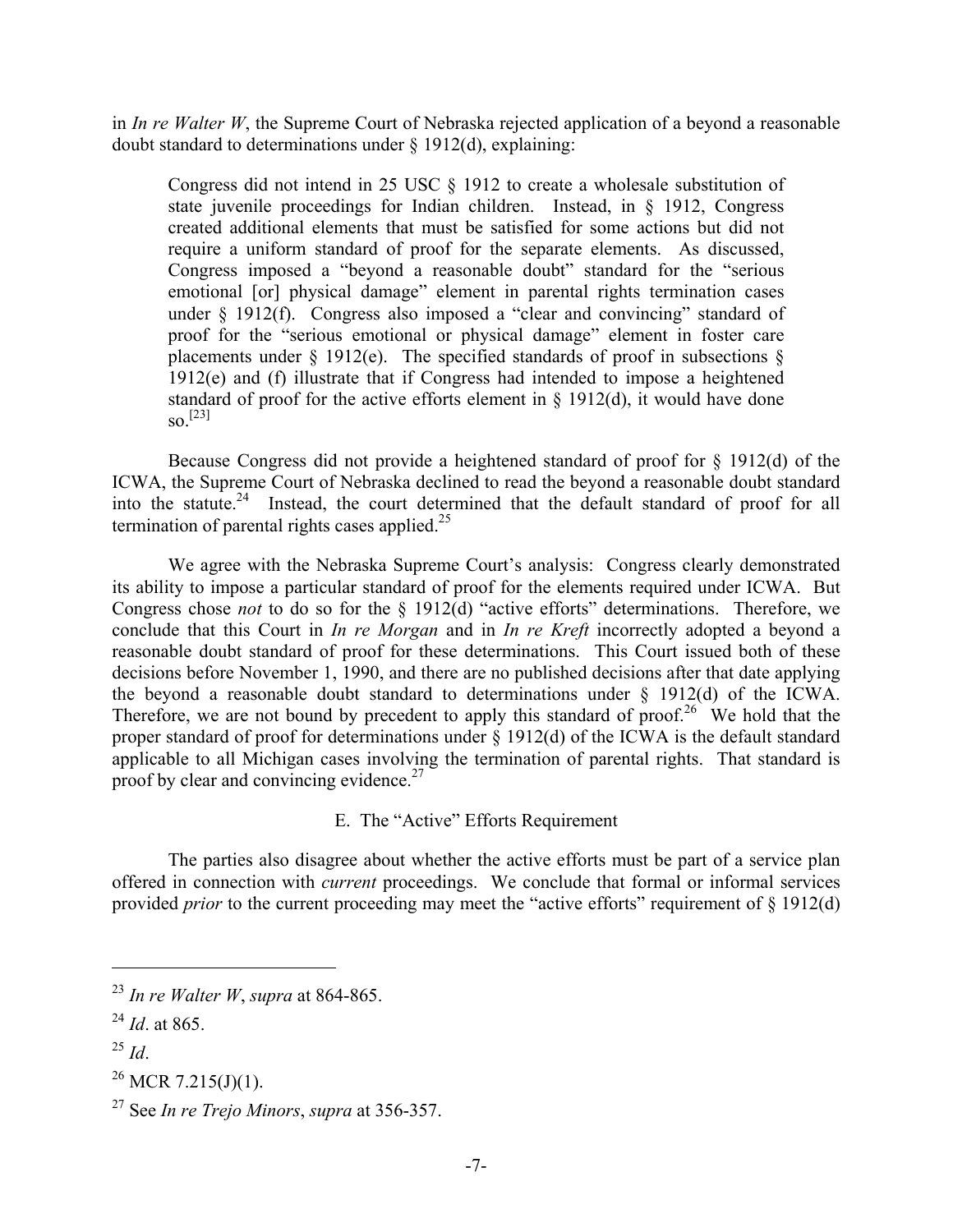of the ICWA. Further, we conclude that, where there is clear and convincing evidence that the provision of additional services would be futile, that finding can meet the requirements of  $§$  1912(d).

 Subsection 1912(d) of the ICWA clearly places the burden on the party seeking termination to satisfy the trial court that active efforts to provide the required services have been made and that they were unsuccessful. But the statute does not provide guidance concerning the nature or extent of the active efforts necessary to satisfy the requirement or the timing within which those efforts must be made.<sup>28</sup> The statute merely requires proof that "active efforts have been made to provide remedial services or rehabilitative programs" to prevent the breakup of the Indian family at some point prior to termination and that the efforts "proved unsuccessful."<sup>29</sup> Hence, there is no precise formula for determining what constitutes sufficient "active efforts."

 Our colleague in her thoughtful dissent concludes that the term "active efforts" "embodies a temporal component" and should be interpreted as requiring current, or contemporaneous, rehabilitation efforts.<sup>30</sup> We respectfully disagree. We acknowledge that the term "active" may be "characterized by current activity, participation, or use."<sup>31</sup> However, because a Michigan court has not yet interpreted the term "active efforts," we may look to other jurisdictions for guidance.<sup>32</sup> In keeping with the majority of jurisdictions that have previously addressed this issue, we hold that the Department need not show temporally concurrent "active" efforts with each proceeding under the ICWA.

 Most notably, in *In re KD*, the Colorado Court of Appeals explicitly concluded that the "active efforts' required by  $\S$  1912(d) of the ICWA need not be part of a treatment plan offered as part of the current dependency proceedings."<sup>33</sup> Accordingly, the court held that, because of the extensive, but unsuccessful, services that the social services department provided to the father during two previous dependency cases, it would be an "'exercise in futility'" to offer another treatment plan.34

<sup>28</sup> See *In re Walter W*, *supra* at 865 (noting that the language "sets out praiseworthy but vague goals for the courts to enforce," that fail to give guidance "in determining whether the Department's efforts were sufficient to meet ICWA's mandates").

 $29$  25 USC § 1912(d).

 $30$  Ante at  $\qquad$ .

<sup>31</sup> *Random House Webster's College Dictionary* pgs 13-14 (1997) (citing as examples, "active member" and "active account").

<sup>32</sup> *People v Rogers*, 438 Mich 602, 609; 475 NW2d 717 (1991).

<sup>33</sup> *In re KD*, 155 P3d 634, 637 (Colo App, 2007).

<sup>&</sup>lt;sup>34</sup> *Id.* (stating that "the court may terminate parental rights without offering additional services when a social services department has expended substantial, but unsuccessful, efforts over several years to prevent the breakup of the family, and there is no reason to believe additional treatment would prevent the termination of parental rights.")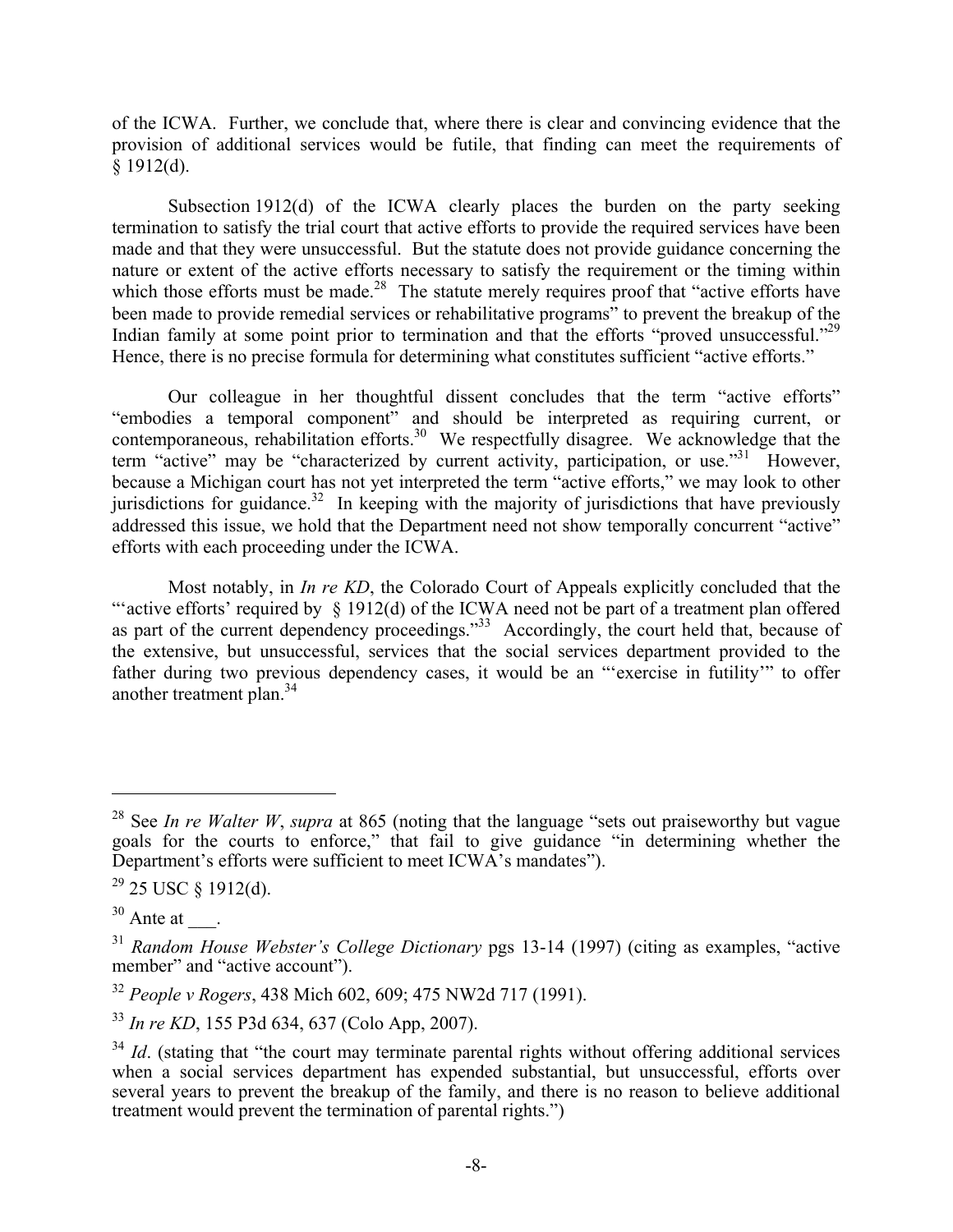Several other jurisdictions have also held that, although § 1912(d) of the ICWA requires "active efforts," it does not require a social services department to "'persist with futile efforts."<sup>35</sup> For example, in *EA v Alaska Div of Family & Youth Services*, the Supreme Court of Alaska held that where parental rights have already been terminated as to one or more children, the court "may consider the degree of the state's efforts to prevent the breakup of the entire family in assessing whether that effort was sufficient under ICWA."<sup>36</sup> The court noted that the Division of Family and Youth Services had "expended substantial efforts over the last decade to prevent the breakup of  $[the]$  family, without success."<sup>37</sup> The court further stated that, therefore, " $[t]$ here [was] no reason to think that either an additional psychological evaluation or an additional seven months of intervention would have prevented" the termination.<sup>38</sup>

 Similarly, in *Letitia V v Superior Court of Orange Co*, the California Court of Appeals addressed "whether 'active efforts' within the meaning of ICWA require reunification services be provided for each individual child or, put another way, whether the state is free to consider what it defines as recent but unsuccessful reunification efforts with the same parent but a different child sufficient to satisfy the mandate of [25 USC  $\S$  1912(d)] with regard to a sibling.<sup>39</sup> Stating that "[t]he law does not require the performance of idle acts," and noting the drain on resources that the provision of further services would put on an already strained dependency system, the court held that additional services were not necessary where the service provider had already spent years providing unsuccessful services that did not benefit the parent.<sup>40</sup>

<sup>36</sup> *EA v Alaska Div of Family & Youth Services*, 46 P3d 986, 991 (Alaska, 2002).

<sup>37</sup> *Id*.

<sup>35</sup> *Id*., quoting *In re JSB*, 691 NW2d 611, 621 (SD, 2005) and citing *In re PB*, 371 NW2d 366, 372 (SD, 1985) (stating that a social services department is not charged with "the duty of persisting in efforts that can only be destined for failure"). See also *In re Nicole B*, 175 Md App 450, 471; 927 A2d 1194 (2007) ("[T]he requirement of "active efforts" does not require "futile efforts.").

<sup>38</sup> *Id*., citing *NA v Alaska Div of Family & Youth Services*, 19 P3d 597, 603-604 (Alaska, 2001) (stating that there is no reason to think that the DFYS's failure to enroll the parent in yet another residential dual-treatment program would have resulted in a more successful outcome) and *KN v Alaska*, 856 P2d 468, 477 (Alaska, 1993) ("noting that '[a]lthough . . . DFYS might have done more, it is unlikely that further efforts by DFYS would have been effective in light of [the parent's] attitude'").

<sup>39</sup> *Letitia V v Superior Court of Orange Co*, 81 Cal App 4th 1009, 1016; 97 Cal Rptr 2d 303 (2000).

<sup>40</sup> *Id*., citing *AA v Alaska Div of Family & Youth Services*, 982 P2d 256, 262 (Alaska, 1999) (additional services not required where parent demonstrates "lack of commitment to treatment"); *AM v Alaska*, 945 P2d 296, 305 (Alaska, 1997) (in determining sufficiency of remedial efforts, court may consider a parent's demonstrated lack of willingness to participate in treatment); *In re Annette P*, 589 A2d 924, 928-929 (Me, 1991) (finding prior remedial efforts sufficient where parents failed to cooperate with case worker or demonstrate interest in reunification); *In re ARP*, 519 NW2d 56, 60-62 (SD, 1994) (finding that the efforts made in siblings' cases were sufficient to justify the termination of parental rights without the provision of additional remedial services); *In re SR*, *supra* at 887 (finding active efforts within the meaning of the ICWA after repeated but (continued…)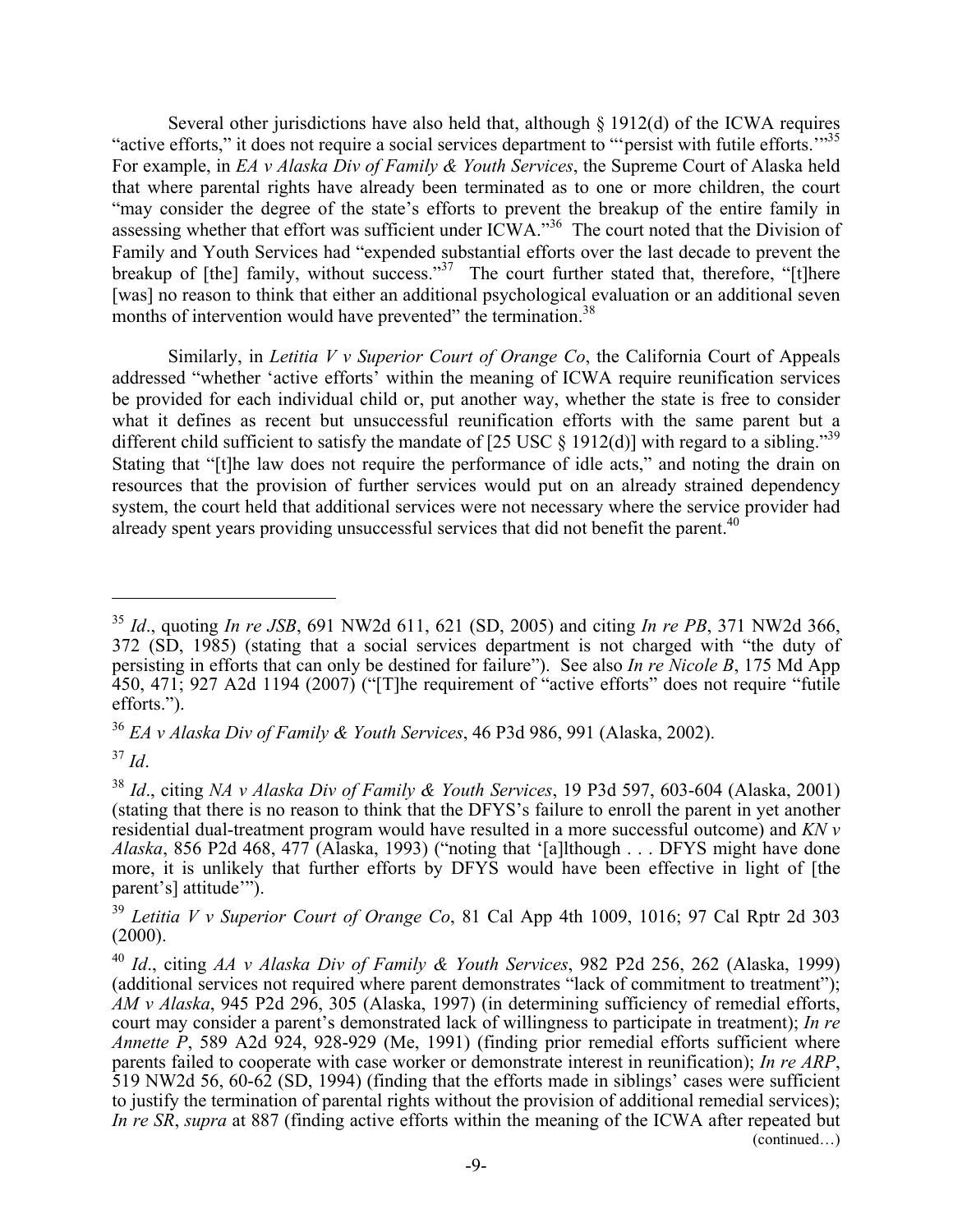In keeping with these jurisdictions, we conclude that the ICWA does not require *current* active efforts "'if it is clear that past efforts have met with no success."<sup>41</sup> Thus, where a parent has consistently demonstrated an inability to benefit from the Department's provision of remedial and rehabilitative services, or has otherwise clearly indicated that he or she will not cooperate with the provision of the services,  $42$  a trial court's finding that additional attempts to provide services would be futile will satisfy the requirements of § 1912(d) of the ICWA. Nothing in § 1912(d) precludes the Department from seeking termination of parental rights where active efforts to reunite the family have proven unsuccessful in the past.<sup>43</sup> "A child" should not be required to wait for parents to acquire parenting skills that may never develop."<sup>44</sup>

Thus, we conclude that nothing within  $\S$  1912(d) of the ICWA requires the Department provide to provide duplicative remedial or rehabilitative services.<sup>45</sup> Subsection 1912(d) does not specify the time within which the active efforts must have been made. Rather, it only requires that the trial court be satisfied that the Department, in fact, made such active efforts before the trial court may proceed. Construed in context, § 1912(d) only requires "that timely and affirmative steps be taken to accomplish the goal which Congress has set: to avoid the breakup of Indian families whenever possible by providing services designed to remedy the problems which might lead to severance of the parent-child relationship."<sup>46</sup> For these reasons, the fact that the Department provided particular services in connection with a *prior* proceeding does not necessarily preclude such services from meeting the "active efforts" requirement in a *current*  proceeding. Rather, the Department "may engage in 'active efforts' by providing formal or informal efforts to remedy a parent's deficiencies before dependency proceedings begin."47

(…continued)

unsuccessful steps were taken to encourage the mother to take advantage of available treatment programs); *CEH v LMW*, 837 SW2d 947, 957 (Mo Ct App, 1992) (additional remedial programs not required where prior "efforts became futile and proved unsuccessful"); *Juvenile Dep't of Multnomah Co v Woodruff*, 108 Ore App 352, 357; 816 P2d 623 (1991) (additional services not required by ICWA where parents with long history of alcohol and drug abuse had received prior services).

<sup>41</sup> *In re KD*, *supra* at 637, quoting *In re Adoption of Hannah S*, 142 Cal App 4th 988, 998; 48 Cal Rptr 3d 605 (2006).

<sup>42</sup> See *Wilson W v Alaska Office of Children's Services*, 185 P3d 94, 101-103 (Alaska, 2008) (holding that the Office of Children's Services was not required to keep trying to provide services to a violent and uncooperative parent once it became clear that the attempts would be futile).

<sup>&</sup>lt;sup>43</sup> See *In re Romano*, unpublished opinion per curiam of the Court of Appeals, issued December 11, 1998 (Docket No. 207482). Although non-binding, we find this statement from this unpublished opinion persuasive. MCR 7.215(C)(1); *Dyball v Lennox*, 260 Mich App 698, 705 n 1; 680 NW2d 522 (2003).

<sup>44</sup> *In re ARP*, *supra* at 62 (internal quotation and citation omitted).

<sup>45</sup> See *Letitia V*, *supra* at 1016.

<sup>46</sup> *Id*.

<sup>47</sup> *In re KD*, *supra* at 637.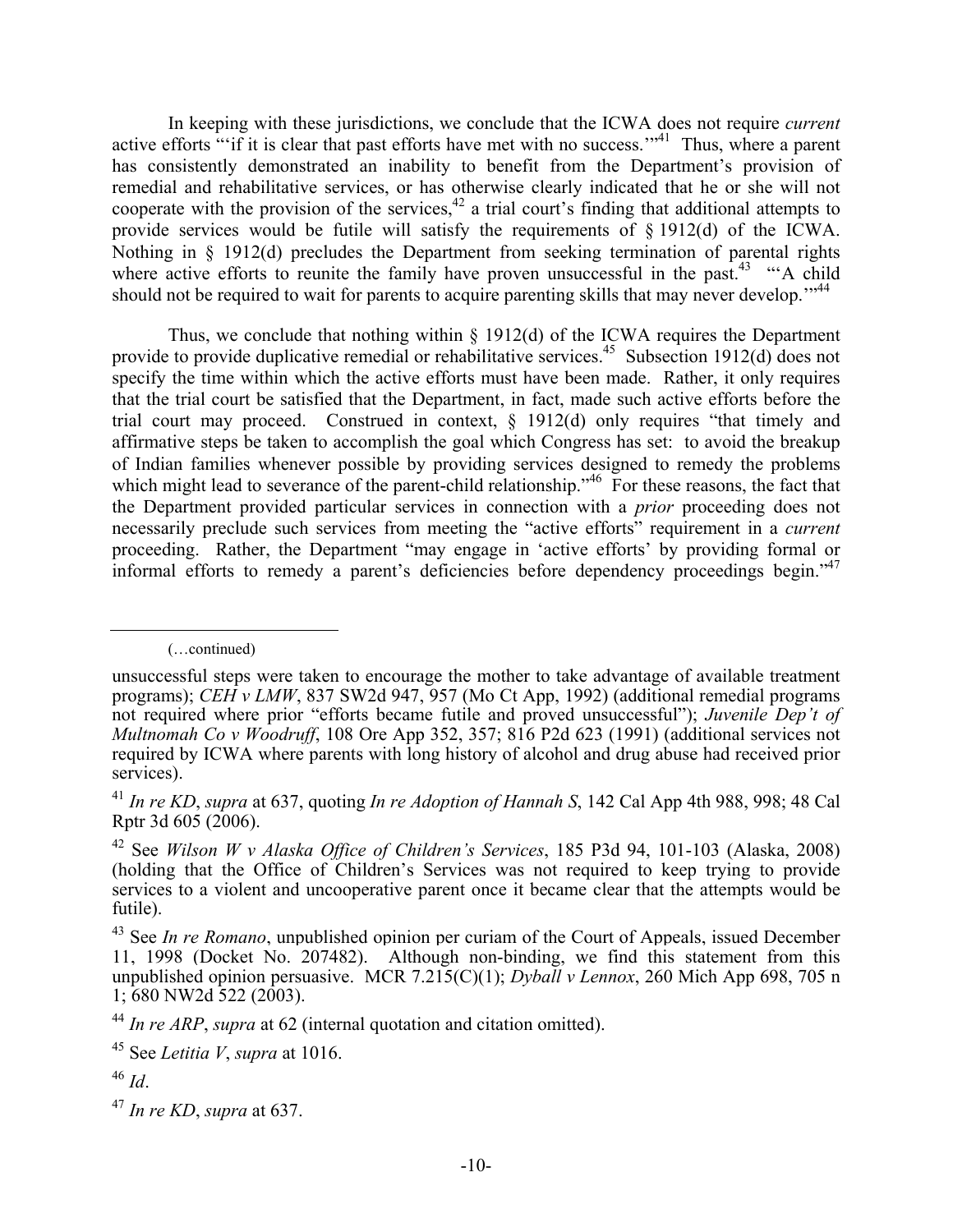Whether the prior services were timely and sufficient will depend on the facts specific to the case<sup>48</sup>

 Accordingly, we decline to employ a definition of "active" that stresses a temporal requirement. In the context of the ICWA, we read the term "active" as being "marked by or disposed to direct involvement or practical action."<sup>49</sup> In other words, we read the "active efforts" requirement as imposing an obligation on the Department to take an involved, rather than a passive, approach when providing remedial services and rehabilitative programs to an Indian family. We note that in *AA v Alaska Div of Family & Youth Services* the Supreme Court of Alaska specifically adopted this active versus passive interpretation, stating,

Passive efforts are where a plan is drawn up and the client must develop his or her own resources towards bringing it to fruition. Active efforts, the intent of the drafters of the Act, is where the state caseworker takes the client through the steps of the plan rather than requiring that the plan be performed on its own. For instance, rather than requiring that a client find a job, acquire new housing, and terminate a relationship with what is perceived to be a boyfriend who is a bad influence, the Indian Child Welfare Act would require that the caseworker help the client develop job and parenting skills necessary to retain custody of her child. $[50]$ 

Similarly, in *In re JS*, the Oklahoma Court of Civil Appeals explained as follows:

Used in § 1912(d) as an adjective modifying "effort," the common and ordinary meaning of "active" means "characterized by action rather than contemplation or speculation" or "participating," *Webster Third New International Dictionary* 22 (1986), and "causing action or change," "effective," or "active efforts for improvement," *The American Heritage Dictionary* 7 (1986). As the Alaska Supreme Court in *A.A. v. State of Alaska* recognized, the opposite or antonym of "active" is "passive." *See The New Webster Encyclopedic Dictionary of the English Language* (1980).[51]

Stated another way, "active efforts" requires more than simply pointing the parent in the right direction, it "requires 'leading the horse to water."<sup>52</sup>

<sup>48</sup> *Wilson W*, *supra* at 101; *In re Walter W*, *supra* at 865.

<sup>49</sup> *Random House Webster's College Dictionary* pg 13 (citing as example, "active support").

<sup>50</sup> *AA*, *supra* at 261 (internal quotation and citation omitted). See also *In re AN*, 325 Mont 379, 384; 106 P3d 556 (Mont, 2005) ("The term active efforts, by definition, implies heightened responsibility compared to passive efforts. Giving the parent a treatment plan and waiting for him to complete it would constitute passive efforts.").

<sup>51</sup> *In re JS*, *supra* at 593.

<sup>52</sup> *Id*. at 594.